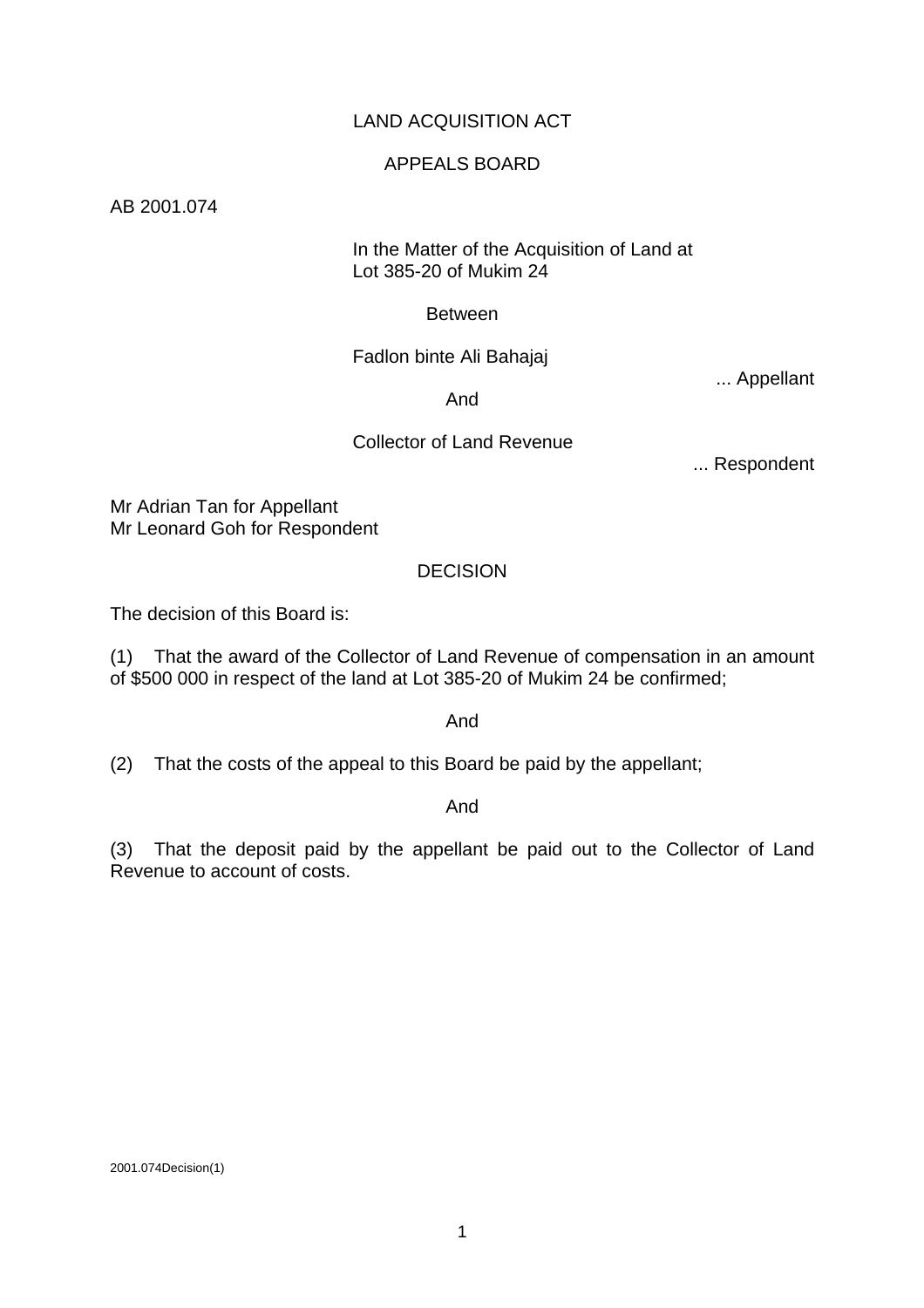## BRIEF STATEMENT OF REASONS

The reasons for the Decision/Order are:

# *Appeal*

(1) On 28 April 2001 ("acquisition date") a notification No 1156 was published in the *Gazette* under s 5 of the Land Acquisition Act ("s 5 declaration") declaring that the land at Lot 385-20 of Mukim 24 ("acquired land") was needed for a public purpose namely Proposed Kallang-Paya Lebar Expressway. The appellant was then the proprietor of the acquired land for an estate in fee simple and is a person interested.

(2) For the purpose of the inquiry held under s 10 the appellant submitted a claim to compensation of \$3 540 000 for the market value of the acquired land. The respondent ("Collector") found that the market value of the acquired land as at the acquisition date was \$500 000 and on 12 December 2001 he made an award of compensation in that amount.

(3) The appellant appeals against the award on the ground that it is inadequate and on other grounds stated in her petition of appeal. In the petition (as amended) she claims compensation in the amount of \$1 560 000 and certain other reliefs.

# *Acquired Land*

(4) The acquired land is a rectangular plot on the North side of Lorong Tahar which is a short street between Lorong 5 Geylang to the West and Lorong 7 Geylang to the East. It is about 50m from Sims Avenue and about 6km from the city centre at Collyer Quay. The site area is 685sm. Ms Goh Seow Leng a director of Colliers Jardine Consultancy & Valuation (Singapore) Pte Ltd who testified for the appellant said in her report dated 31 July 2001 that the acquired land had a frontage to Lorong Tahar of about 38m and a depth of about 18m and this is not disputed.

(5) It is not disputed that on site as at the acquisition date there were temporary structures and that they were in poor condition. Down to about May 2001 there were 3 tenants. Ong Ban Lee Sing Motor Workshops carried on business on part of the acquired land paying a monthly rent of \$600; Yong Phua Motor Service carried on business on another part paying a monthly rent of \$750; and International Electrical Contractors carried on business on yet another part paying a monthly rent of \$800. Mr Heikel Bafana a lawyer who represented both the appellant and the predecessor in title Mr Abdol Rahman bin Abdol Rahim in the sale and purchase of the acquired land said that apart from the areas which he described as workshops which were occupied by the 3 tenants (for convenience they will be described as the workshops in this decision) there were 8 "small rooms at the back" which were rented out "as sleeping quarters" at \$200/m as he was told (also for convenience these rooms will be referred to as the rooms at the back in this decision). That was in 1999 when the appellant acquired an option to purchase the acquired land. The structures were referred to as 18A and 18B Lorong Tahar but there was no evidence to identify them with any degree of certainty. Ms Goh said that she inspected the site on 9 July 2001 and that it was "currently vacant and cleared of all structures".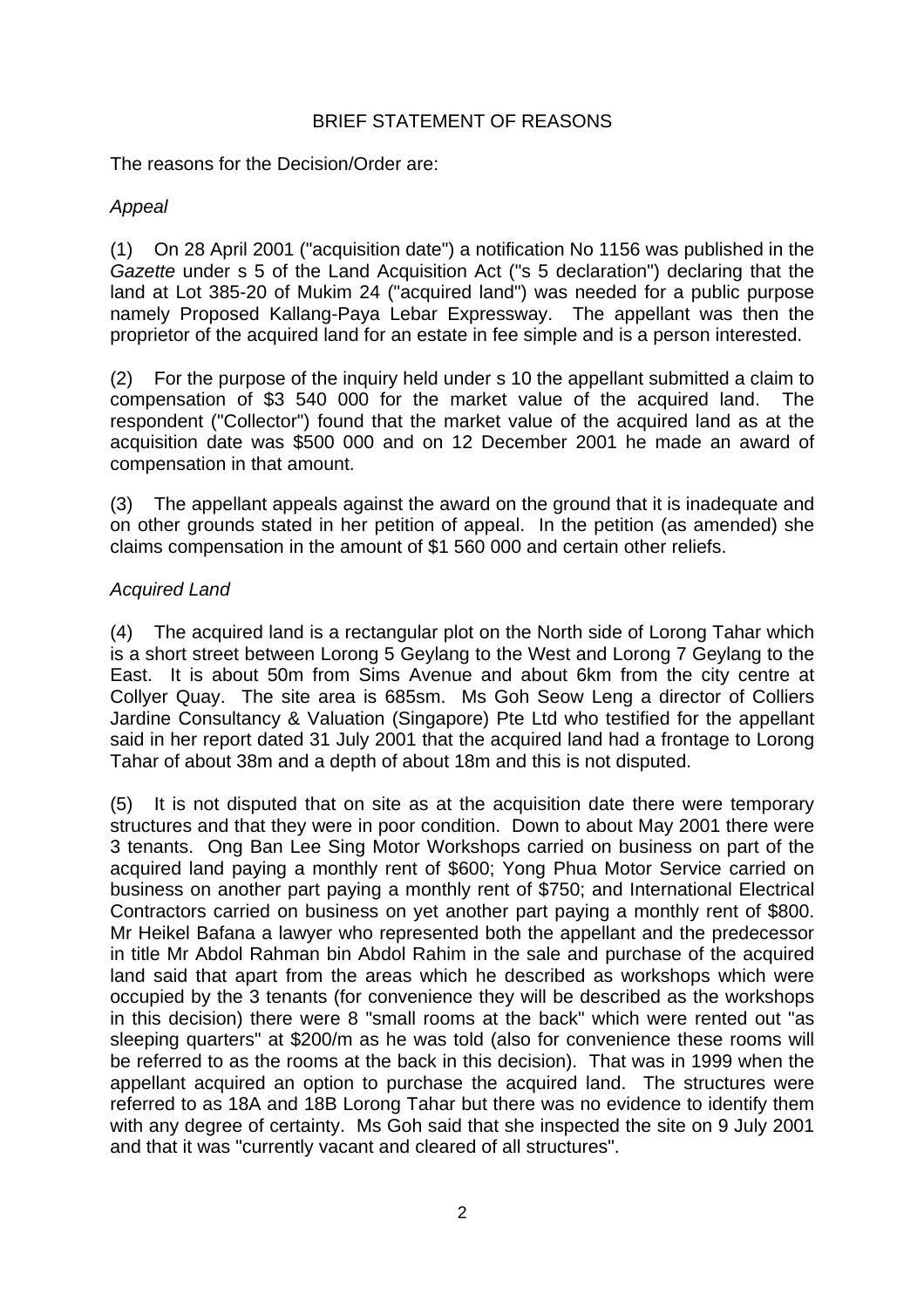(6) As at the acquisition date the acquired land was zoned Residential/Institution. This is not disputed and it is also not disputed that as at that date the acquired land was adversely affected by a road line ("RL") for a Category 1 (Expressway) road reserve ("Expressway RL") and also a RL for a reserve along Lorong Tahar ("Lorong Tahar RL"). The Collector said in his grounds of award that about 79% of the site was adversely affected. The Road Line Plan ("RLP") in the affidavit of Ms Lau Ching Yu a planner with URA shows that as at the acquisition date all that was left of the site of the acquired land after allowing for the effect of the 2 road lines (RLl) was a trapezoidal plot that was at no point wider than 5.6m from the Expressway RL.

### *Compensation*

(7) Section 33 of the Act provides:

(1) In determining the amount of compensation to be awarded for land acquired under this Act, the Board shall ... take into consideration the following matters and no others:

- (a) the market value
	- $(i)$  ...

(C) as at 1st January 1995 in respect of land acquired on or after 27th September 1995;

(ii) as at the date of publication of the notification under section 3(1) if the notification is, within 6 months from the date of its publication, followed by a declaration under section 5 in respect of the same land or part thereof; or

(iii) as at the date of publication of the declaration made under section 5,

whichever is the lowest

No notification under s 3(1) was published and the s 5 declaration was published on 28 April 2001 (the acquisition date as noted earlier) and it is common ground that the market value as at 28 April 2001 was lower than as at 1 January 1995 and it is the market value as at 28 April 2001 that among other matters has to be taken into consideration.

#### *Petition of Appeal*

 $(8)$  Para 1(e)(i) of the petition of appeal says -

The award of \$500 000 by the Collector of Land Revenue is inadequate, unrealistic and not reflective of the market value of the [acquired land] as at the [acquisition date].

a The [acquired land] is zoned Residential/Institution with a gross plot ratio of 2.8 in the 1998 Master Plan. The market value of the [acquired land] at this plot ratio ... is estimated by the appellant's valuer to be approximately \$3 540 000.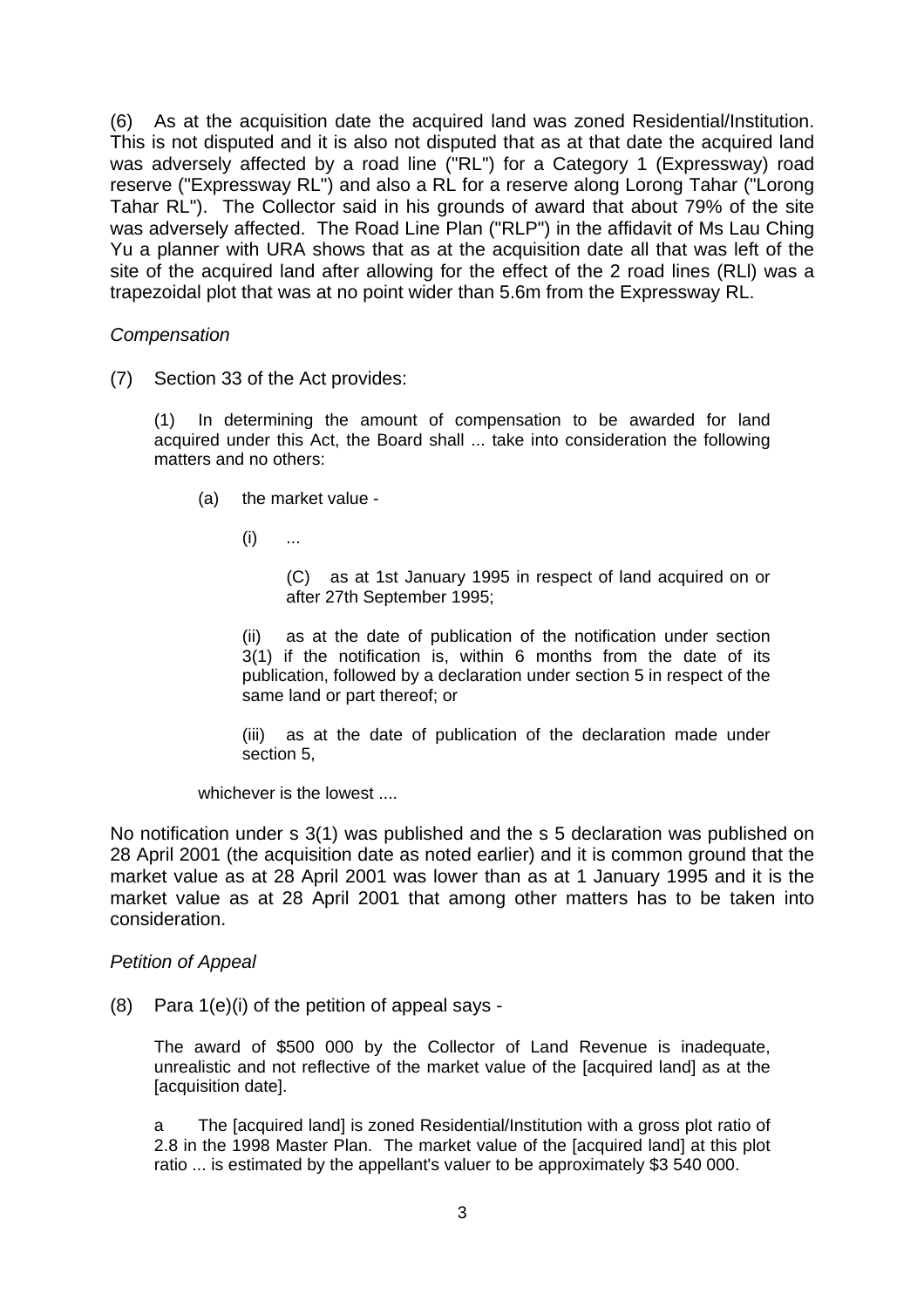b In the alternative, the value of the land calculated at the Development Baseline plot ratio of 2.072 is estimated by the appellant's valuer to be \$2 900 000.

It is apparent that sub-paras (a) and (b) are particulars of para 1(e)(i). At the commencement of the hearing the claim was amended to \$1 560 000 for market value and in the closing submissions it was further reduced to \$1 389 000. Para  $1(e)$ (ii) says -

The Collector of Land Revenue has wrongfully taken into account and/or given inappropriate or excessive weight to certain irrelevant factors when making the Award, including but not limited to:

a the existing use of the [acquired land].... The [acquired land] was not being used as a workshop on [the acquisition date] but was vacant at that time....

b the price at which the [acquired land] was transacted. The last transacted price of [the acquired land] is entirely irrelevant to the issue of compensation (see *Teng Fuh Holdings Pte Ltd v Collector of Land Revenue* [1988] SLR 44).

c The Collector appears to have wrongfully relied on the fact that 79% of the [acquired land] is affected by the road line. This factor is irrelevant. It is illogical and/or unconscionable and/or manifestly unjust for the Collector not to attribute any value to that part of the [acquired land] affected by the road line. Indeed, if the [acquired land] was not [affected] by the road line, there would be no acquisition in the first place!

No other factors were identified and there were no particulars of any other factors.

## *Appellant's Valuation*

(9) At the hearing Mr Tan of counsel for the appellant tendered a bundle which included Ms Goh's report dated 31 July 2001 in which she said that the market value was \$3 540 000 and another report by her dated 30 April 2004 in which she said that the market value was \$1 560 000. There was another report dated 15 November 2002 also prepared by her and which was produced by the Collector. In this report Ms Goh said that the market value was \$2 100 000. At the hearing she testified that she would give the acquired land a value of \$1 400 000.

(10) Ms Goh referred to her report dated 30 April 2004 in which she said in para 8.0:

We have valued the subject property by the Direct Comparison Method. In this method, a comparison is made with sales of similar properties in the vicinity or in similar localities and their differences in location, size, road frontage, site configuration and topography, zoning and plot ratio, date of sale, etc., are taken into account before arriving at the value of the subject property as at the two material dates.

She was not asked but presumably the two material dates were the statutory date (in this case 1 January 1995) and the acquisition date and she valued the acquired land as at the acquisition date.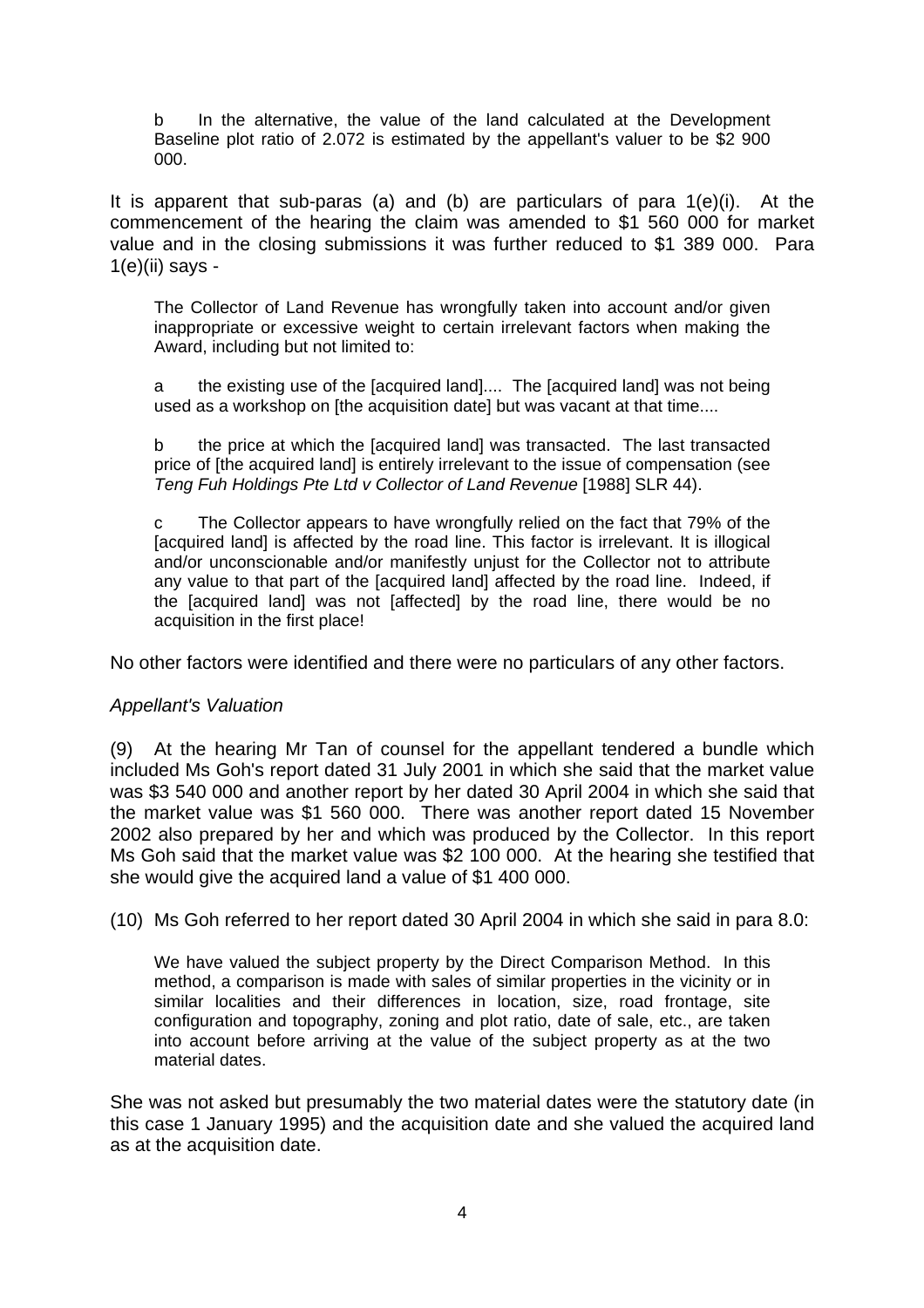(11) Ms Goh referred to the following transactions:-

|    | Property           | Site Area | Price<br>/sm Site Area  | Transaction<br>Date |
|----|--------------------|-----------|-------------------------|---------------------|
| 1. | Mk 25 Lot 366-1    | 350.6sm   | \$838 000<br>\$2 390/sm | 1999 Dec 4          |
|    | 2 Mk 24 Lot 385-22 | 227.4sm   | \$450 000<br>\$1 979/sm | 2001 Apr 28         |
|    | 3 Mk 25 Lot 366-1  | 350.6sm   | \$800 000<br>\$2 282/sm | 2001 Apr 28         |

In Transaction 1 the date appears to be the date when the option to purchase was exercised. Transactions 2 and 3 are not sales but awards of the Collector in compulsory acquisition proceedings which in the case of Transaction 3 was confirmed by this Board. Ms Goh made adjustments for time (except for Transactions 2 and 3), for site area and for road frontage and took an average of the adjusted values for Transactions 1 and 3 for a market value of \$1 560 000. She said these 2 transactions were the best and she disregarded Transaction 2.

(12) Lot 366-1 was the subject land in AB 2002.003 and the relevant circumstances surrounding the purchase of the land by the appellant in that appeal are set out in the decision of this Board dated 7 July 2003. See paras (17), (26) and (27) of the Reasons. The appellant in AB 2002.003 bought Lot 365 in January 1997, Lot 366-1 in November 1999 (the option was exercised in December 1999) and Lot 364 in March 2000 and intended to "collect" or acquire more land. Its intention was to develop apartments or high rise buildings. Lot 366-1 by itself was incapable of development for the purpose intended. Notwithstanding this additional information about the transaction Ms Goh said that no further adjustment would be made.

(13) Lot 366-1 was let to Chin Loy Electrical Works at \$2 800/m rent to house their workmen and also as a store. There was a single storey raised detached building on site. See para (31) of the decision in AB 3/2002. Ms Goh said that having regard to the reasons in that decision she would take \$80 000 off the sale price in her analysis. In the result she said the market value would be \$1 400 000. She later explained that \$80 000 represented the depreciated replacement cost of the building. She produced her revised analysis in which she took into account the \$80 000. This gave a value of \$1 406 927. In this analysis she also took \$80 000 off the award in Transaction 3 and would have obtained an average of \$1 406 829. Presumably she rounded this down to \$1 400 000 for the market value.

(14) Continuing her evidence the following day she corrected her evidence as to the effect of the circumstances surrounding the purchase of Lot 366-1 and said that a negative adjustment would have to be made but that she had no market evidence on the basis of which to determine what adjustment to make. It could be -10% to -30% but she could not say what it should be. She went on to say that the Lot 366-1 transaction of 1999 was the only comparable she could find and in the absence of any other comparable she would use it. The appellant's purchase of the acquired land itself was in her view not an arm's length transaction and was not really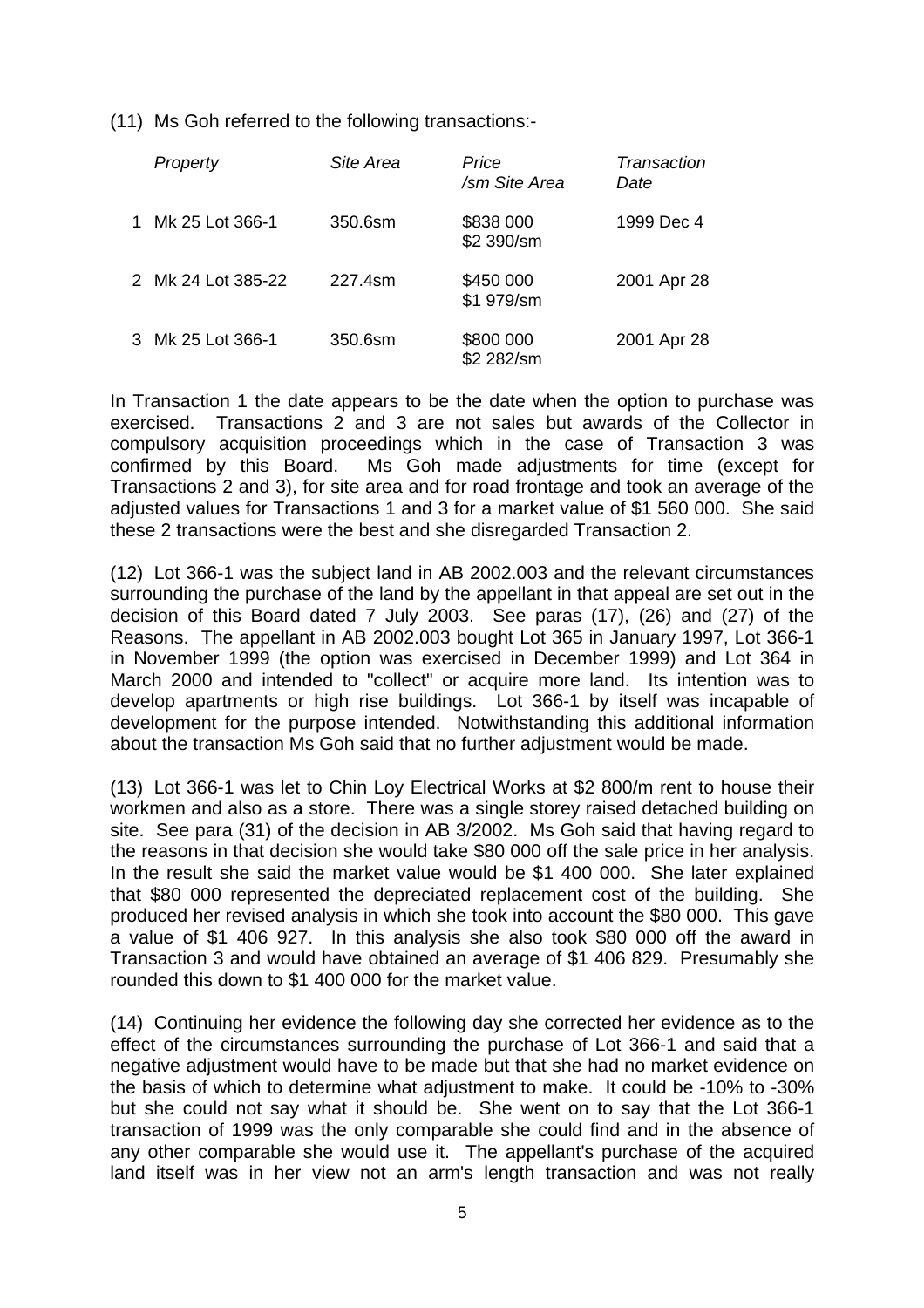comparable. When it was put to her by Mr Goh of counsel for the Collector that the rental capitalisation method was the correct method to determine the market value she said she did not agree.

### *Collector's Valuation*

(15) The bundle produced by Mr Tan also included the report of Ms Rachel Ng of the Inland Revenue Authority of Singapore dated 16 April 2004. Ms Ng testified for the Collector. In para 11.1 of her report she said:

Having regard to all the relevant information, and taking into consideration the actual sale price of \$500,000 in 1999, I am of the opinion that the market value of the [acquired land] as at the [acquisition date] under the provisions of the Land Acquisition Act is \$500 000 with vacant possession.

It appears that in the report Ms Ng was drawing an inference as to the market value from a past transaction.

(16) At the hearing Ms Ng said that when she reviewed the matter for the appeal she took into consideration that the acquired land together with the temporary structures on site was let to 3 tenants separately paying a total rent of \$2 150/m. This was equivalent to \$25 800/y. She was clearly referring to the workshops only. She accordingly adopted the rental capitalisation method of valuation and said that the market value as at the acquisition date was \$430 000. She would take the rooms at the back into consideration but she was unable to say what the rental value of the acquired land would then be. She assumed a yield of 6%. Although Lot 366-1 to which she was referred disclosed a yield of about 4% she said there was a single storey building on it as opposed to temporary structures on the site of the acquired land and there was also a speculative element in the Lot 366-1 transaction and she preferred 6%. She no longer relied on her report dated 16 April 2004.

(17) Ms Goh was recalled with the leave of this Board to testify as to the rental capitalisation method of valuation. She said that if she were to use this method she would give the acquired land a rental value of \$8.64/sm/m for the site area of 685sm. She derived \$8.64 from the total monthly rent paid for Lots 364, 365 and 366-1 for the total site area all taken from the decision in AB 2002.003. In AB 2002.003 the actual yield was about 5.46% and she adopted a yield of 5.5% for an investment in the acquired land. The market value would then be \$1 291 000. Excluding Lot 366-1 the rental value would be \$8.91/sm/m and at a yield of 5.5% the market value would be \$1 331 000. She did not think that the rent in each case for Lots 364, 365 or 366-1 was high.

## *Method of Valuation*

 *(a) Direct Comparison* 

(18) Ms Goh adopted what she called the direct comparison method and she explained that in this method a comparison was made with sales of similar properties in the vicinity or in similar localities and differences were taken into account before arriving at the market value of the acquired land. She referred to only one sale and that was of Lot 366-1 to the appellant in AB 2002.003 in 1999. When she was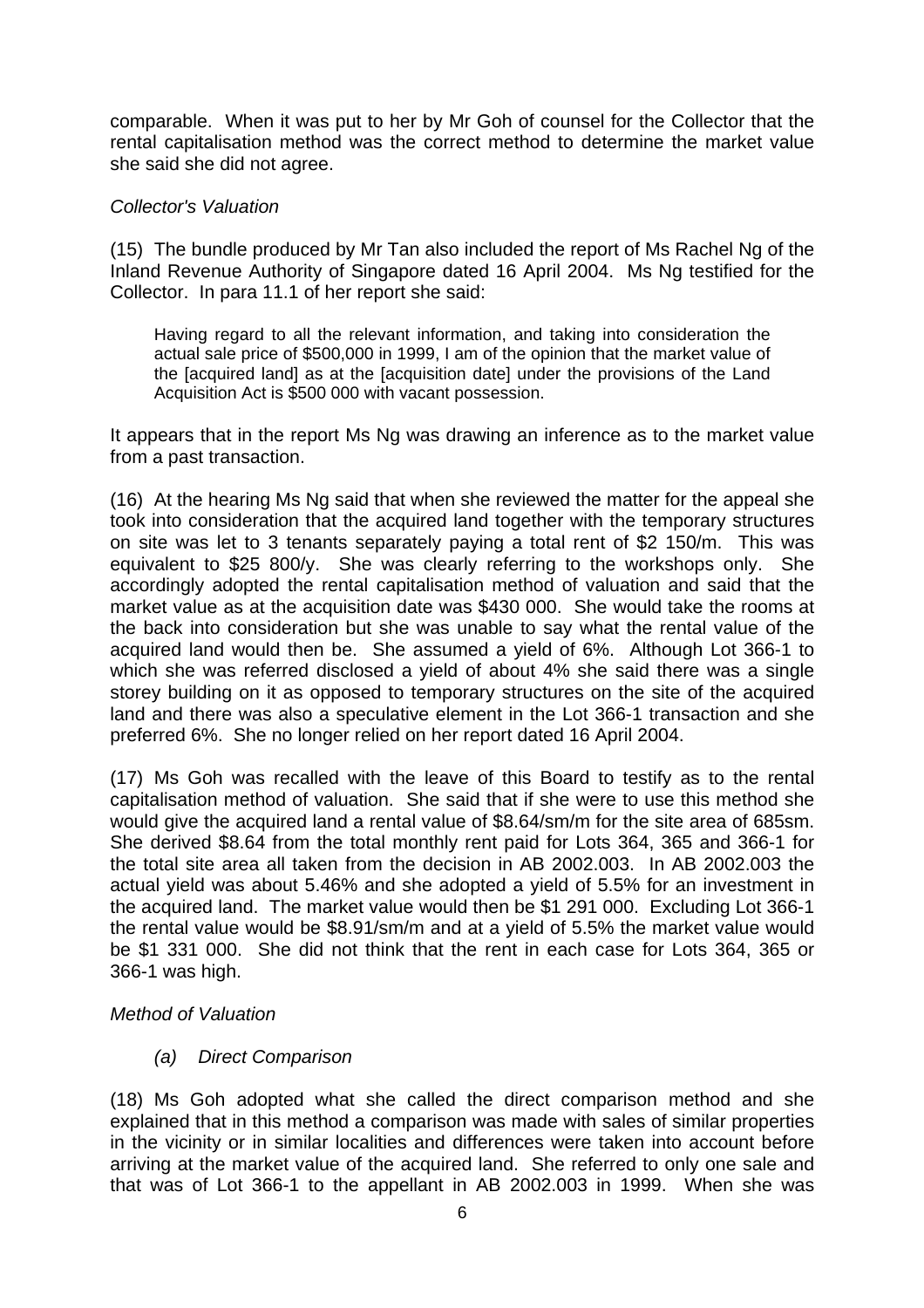referred to the circumstances surrounding the transaction she said (correcting her earlier evidence) that a negative adjustment would have to be made but she had no market evidence on the basis of which to determine what adjustment to make. She said it could be -10% to -30% but she could not say what it should be. She said that the Lot 366-1 transaction was the only comparable she could find.

(19) S 34 of the Act provides:

In determining the amount of compensation to be awarded for land acquired under this Act, the Board shall not take into consideration -

...

 (h) evidence of sales of comparable properties, unless the Board is satisfied that the sales are made bona fide and not for speculative purposes and the onus of proving that the transactions are made bona fide and not for speculative purposes shall lie with the appellant.

As noted above the appellant in AB 2002.003 bought Lot 365 in January 1997, Lot 366-1 in November 1999 and Lot 364 in March 2000 and intended to "collect" or acquire more land. Its intention was to develop apartments or high rise buildings. Lot 366-1 by itself was incapable of development for the purpose intended. It intended to buy Lot 1183 which together with Lots 365, 366-1 and 364 would give it a near rectangular site with a total site area of 1 749.2sm but had not done so as at the acquisition date in that case (which was the same as in this case). See para (27) of the Reasons in the Decision in AB 2002.003.

(20) At para (32) of the Reasons this Board said:

So long as the planning restrictions and the development guidelines which were in force when the Lot 364 transaction took place remained in force the appellant could not carry into effect its intention to develop the properties whether for apartments or for any high rise building and whether taking each Lot singly or taking two or three Lots together. It had to "collect" more land. The RL and planning restrictions had to be favourably changed.

The same can also be said for Lot 366-1.

(21) In the decision of this Board the appellant has not discharged the statutory onus of proof. This Board is not satisfied that the Lot 366-1 transaction was not for speculative purposes and it will not be taken into consideration in determining the market value of the acquired land and the amount of compensation. It is not a comparable for the purpose of the method of valuation adopted by Ms Goh and as she could find no other comparable as she said and could refer to no other comparable sale transaction the method of valuation was in the circumstances inappropriate.

(22) As noted above Ms Goh did refer to the Collector's award for Lot 366-1 as a comparable. The amount of that award was determined after taking into consideration the market value as at the same acquisition date. The award in that case was made on 27 November 2001 (see para (2) of the Reasons) which is well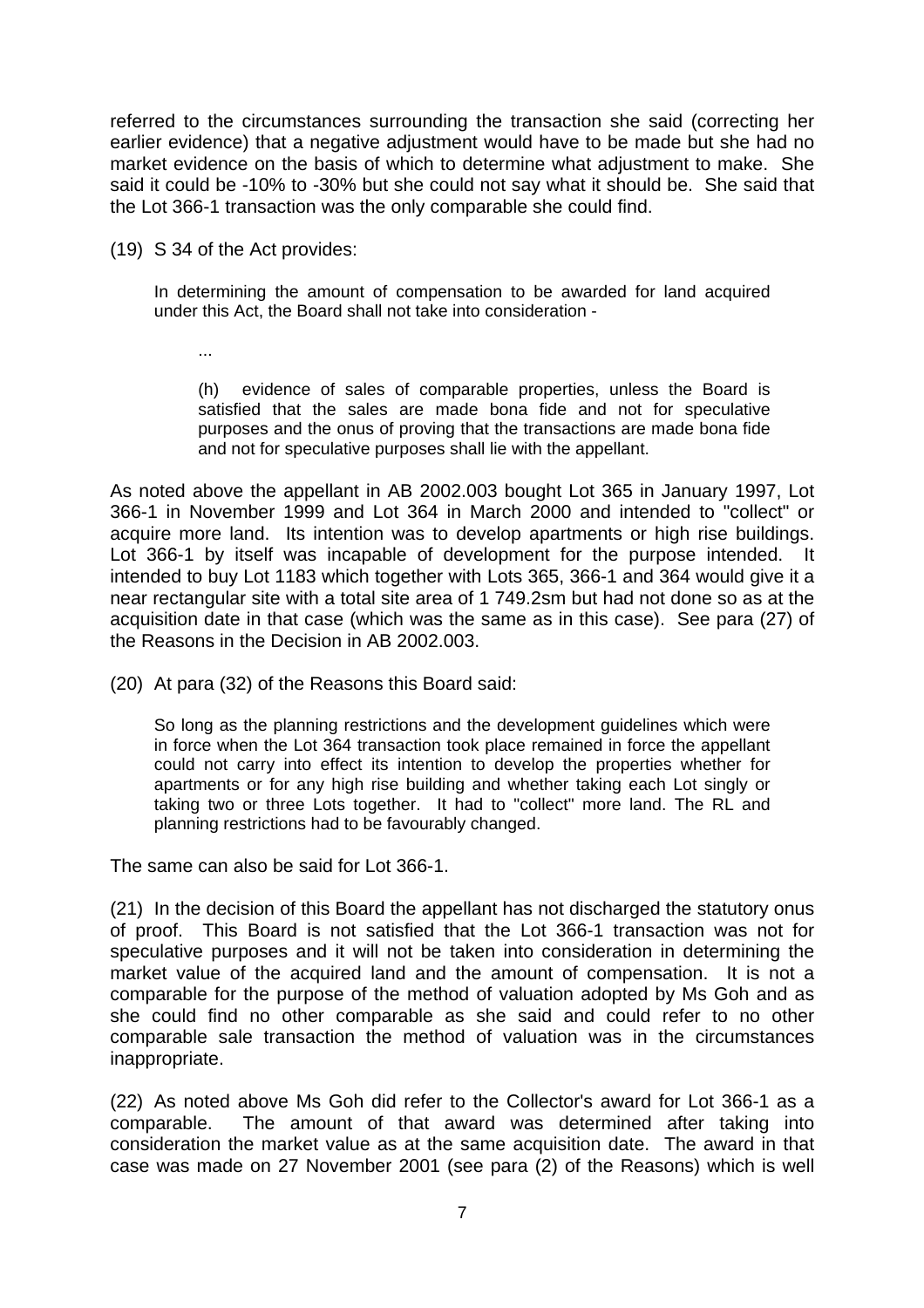after the acquisition date and in all cases an award can only be made after the relevant acquisition date and this Board can see no basis for any reference to such an award as a comparable to determine the market value of any other land as at the same acquisition date. In the decision of this Board the Collector's award for Lot 366-1 is not a comparable for the purpose of determining the market value of the acquired land as at the same acquisition date.

# *(b) Rental Capitalisation*

## *(i) Principle*

(23) Ms Ng adopted the rental capitalisation method of valuation. Whipple, *Property Valuation and Analysis* (1995) says at p 312:

When a property generates an income, or is capable of doing so, the valuer has available another method of estimating the price it will probably fetch.

This applies when the market associates productivity with the property's income stream and the items making up the property's productivity are organised to that end - or largely so.

Properties which fall into this category are office buildings, shopping centres, rental shops and flats, land subdivisions and other development projects - in fact, anything that produces a flow of cash over time. Investors regard such properties as cash-generating vehicles and tend to assess them as they would any other investment such as equities. For this reason, methods of valuing these properties tend to have much in common with techniques for analysing investments in general.

Although this book was published in Australia there is no reason to think that the market and investors in Singapore would act in a substantially different way. See also *Principles and Methods of Valuation* by Michael Fibbens in *Valuation Principles and Practice* (Australian Institute of Valuers and Land Economists (Inc), 1st Ed 1997) at p 4.

## *(ii) Probable Use*

(24) The acquired land was as at the acquisition date capable of generating an income in the form of rent. It is not disputed that there were 3 tenants carrying on business there and they paid a total of \$2 150/m rent. They were given notice to quit in August 2000 but as the appellant said in her affidavit in this appeal:

... the tenants were refusing to vacate the [acquired land] .... A final settlement was reached with the 3 occupants on 31 May 2001 when I agreed to pay each of them compensation of \$5 000.

Mr Bafana also said that he was told some of the rooms at the back were let as "sleeping quarters" at \$200/m but he did not verify this himself. He was not satisfied with the status of the tenants of the rooms. He was not satisfied as to their right to enter or remain in Singapore and was more concerned with evicting or removing them. He said he saw the rooms and in relation to the construction of the rooms he said: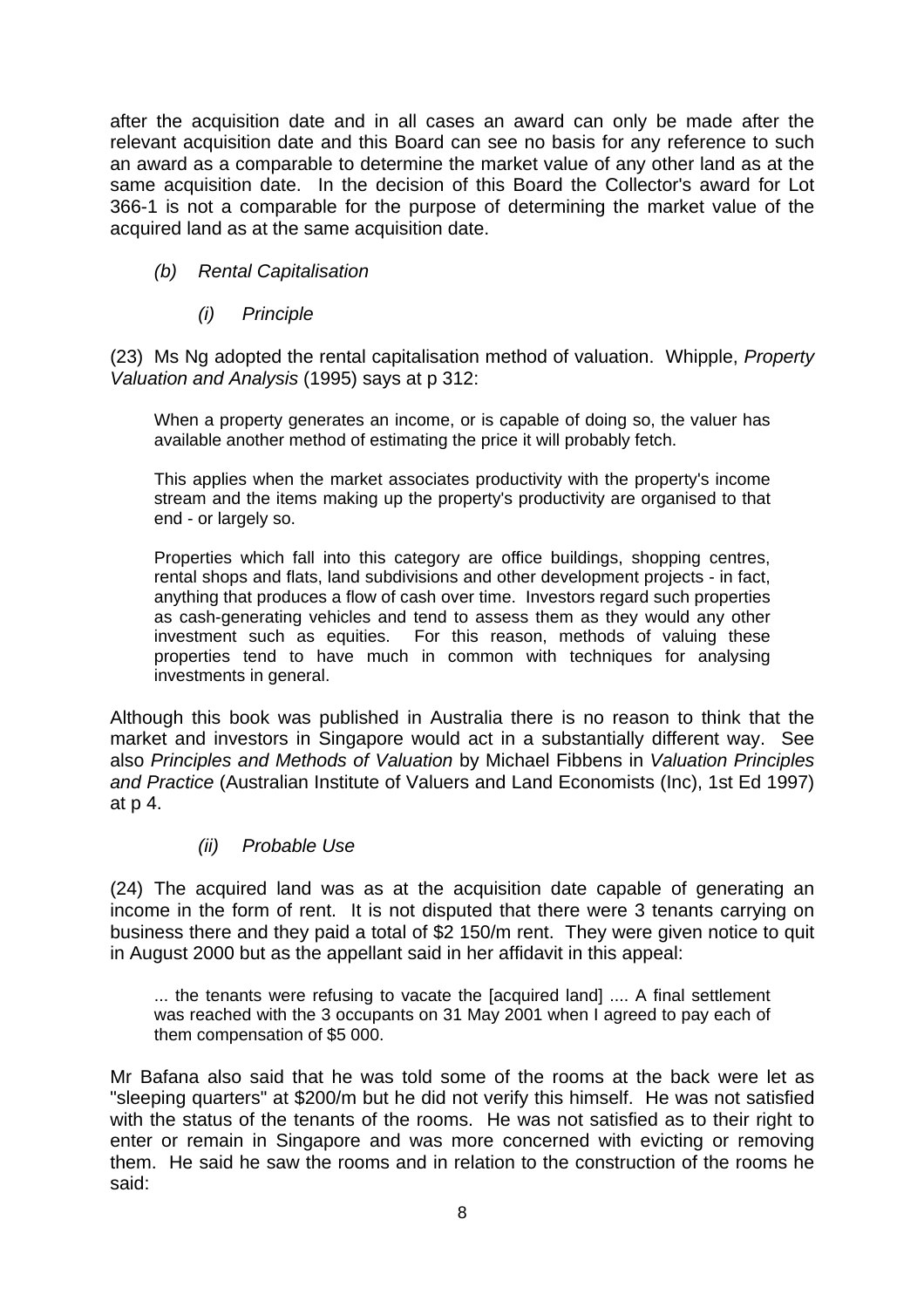The floor itself was concrete but the wall itself, there was some which was partly brick, which was the remnant of the old building that was on the property, it turned out; while the rest were essentially plywood hoardings that were put up in various ways to demarcate the area.

Mr Bafana described the place as "quite a warren of rooms".

(25) In June 2000 2 notices under the Fire Safety Act were issued to the owner or occupier of 18A Lorong Tahar. One of the notices required the owner or occupier "TO REMOVE THE UNATHORISED PARTITIONS AND TO TAKE ALL STEPS NECESSARY TO PREVENT THE RECURRENCE OF SUCH FIRE HAZARD". It was alleged that "illegal addition/alteration works" namely "erection of timber partitions" had been carried out. This notice would have related to one or more of the rooms at the back. The other was a notice to compound the offence of "CHANGE OF USE - FROM RESIDENTIAL TO MOTOR WORKSHOP". This notice would have related to one or more of the workshops. 2 other notices were issued to the owner or occupier of 18B Lorong Tahar. They were identical in their material terms with the 2 notices in respect of 18A Lorong Tahar and similarly one would have related to the rooms at the back and the other to the workshops.

(26) No consideration appears to have been given to the alleged offence of "change of use" under the Fire Safety Act but the appellant's lawyers issued a notice to the 3 tenants on 21 July 2000 referring to the Fire Safety Act notices received and requiring them to immediately cease operating their business in the workshops occupied by them. They followed this up by another notice issued on 1 August 2000 in which they reiterated that continuing the business would constitute an offence. The appellant appeared to have been anxious to clear the land and soon after she reached a settlement with the 3 tenants on 31 May 2001 all the structures were demolished. The rooms at the back were also demolished. They had all been demolished by 9 July 2001 when Ms Goh inspected the acquired land.

(27) The whole of the acquired land was zoned Residential/Institution. The use which the 3 tenants were putting the workshops to was General Industry and no evidence has been adduced as to when such use commenced on the acquired land and no submission has been made to this Board as to whether the continued use for that purpose was contrary to law whether under the Planning Act or the Fire Safety Act. The rooms at the back apparently could continue to be let as "sleeping quarters" or for residential use but this Board has heard no evidence that the plywood partitions could be removed to comply with the Fire Safety Act notices and other partitions or structures could be put up without offending the Planning Act or the Fire Safety Act.

(28) The acquired land in this case was also incapable of any development as at the acquisition date because of the RLl. Ms Lau said in her affidavit:

... in relation to the potential for development on the Acquired Land, the firm position as at 28 April 2001 was as follows:

 a) No developments would have been permitted in any area within either the Geylang-Sims RRL or the Lorong Tahar RRL.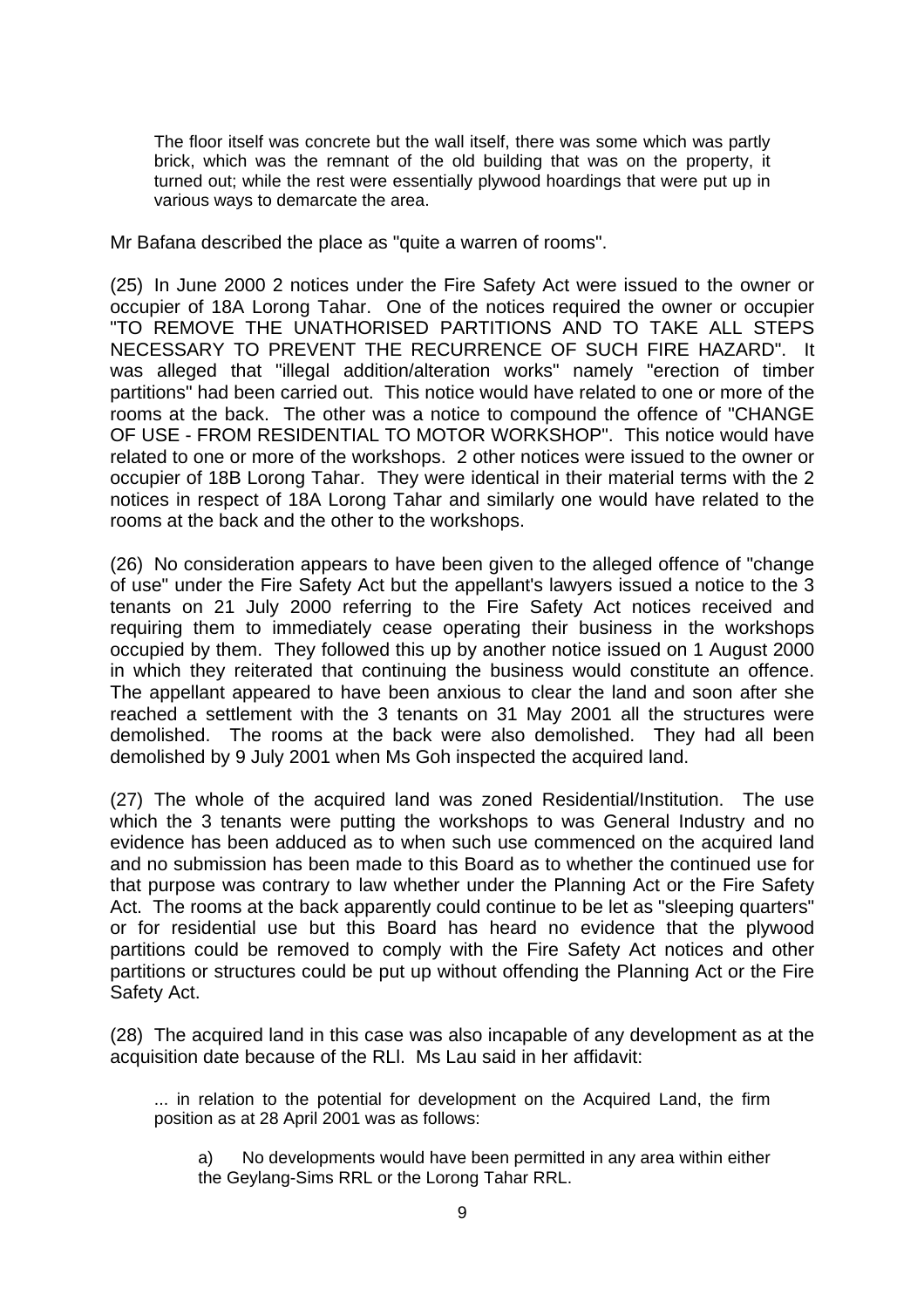b) After complying with the set-back requirements, the portion of the Acquired Land not affected by the Geylang-Sims RRL or the Lorong Tahar RRL would not have been capable of any development.

Geylang-Sims RRL and Lorong Tahar RRL are references to those parts of the site of the acquired land adversely affected by the Expressway RL and the Lorong Tahar RL. The set-back requirements included a set-back of 15m from the Expressway RL for Institution development and 24m from the Expressway RL for Residential development. As noted above no part of the site of the acquired land which was not adversely affected by the RLl was wider than 5.6m from the Expressway RL.

(29) Ms Ng assumed that the acquired land could generate an income by way of rent of \$2 150/m or \$25 800/y but having regard to the uncertainty of such income continuing for long she adopted a yield of 6%. She determined that the market value was \$430 000. Ms Goh did not rely on the actual rent paid by the tenants. She analysed the rent paid for Lots 364, 365 and 366-1 and applied the derived site area rate of rent to the site area of the acquired land. The site area rate was \$8.64/m and she adopted a yield of 5.5% for a market value of \$1 291 000. Excluding Lot 366-1 the site area rate was \$8.91/m which would give a market value of \$1 331 000.

(30) As noted above as at the acquisition date the site of the acquired land was not capable of any development. This was also the position when the appellant bought the acquired land. An intending buyer in the market who was reasonably informed about the nature and characteristics of the acquired land would not have been unaware of it and it is improbable that he would have been willing to buy the acquired land for redevelopment for Residential or Institution use. The only other use or uses which may be considered are the use of the workshops for General Industry and the use of the rooms at the back for residential purpose (for convenience these uses will be referred to collectively as "the existing use") but the existing use and the rental income derived from it are not without serious uncertainties. Notwithstanding these uncertainties the probable use of the acquired land as at the acquisition date appears to be the existing use.

(31) This Board has heard no evidence that any buyer would invest in comparable land for the rental income that it would generate. The buyer of Lots 364, 365 and 366-1 bought with a view to "collect" and to develop apartments or high rise buildings. The rental income was incidental and would only serve to lower the holding cost. That is not evidence that the buyer associated the productivity of the land with its income stream. There is no evidence that the market would associate the productivity of the acquired land with any anticipated stream of rental income or that there would be a flow of cash to be produced over any period of time. It is clear that the appellant herself did not. Soon after she bought the acquired land she set about to demolish the structures on the site and effectively to destroy any capability the acquired land ever had to earn an income from rent for the existing use.

(32) Where the probable use is the existing use and rental income is generated by such use rental capitalisation may be an appropriate method of valuation. To use this method of valuation in the particular circumstances of this case allowance must be made for the uncertainty of the amount of the income and of the income continuing to be generated. There was uncertainty over the Fire Safety Act notices.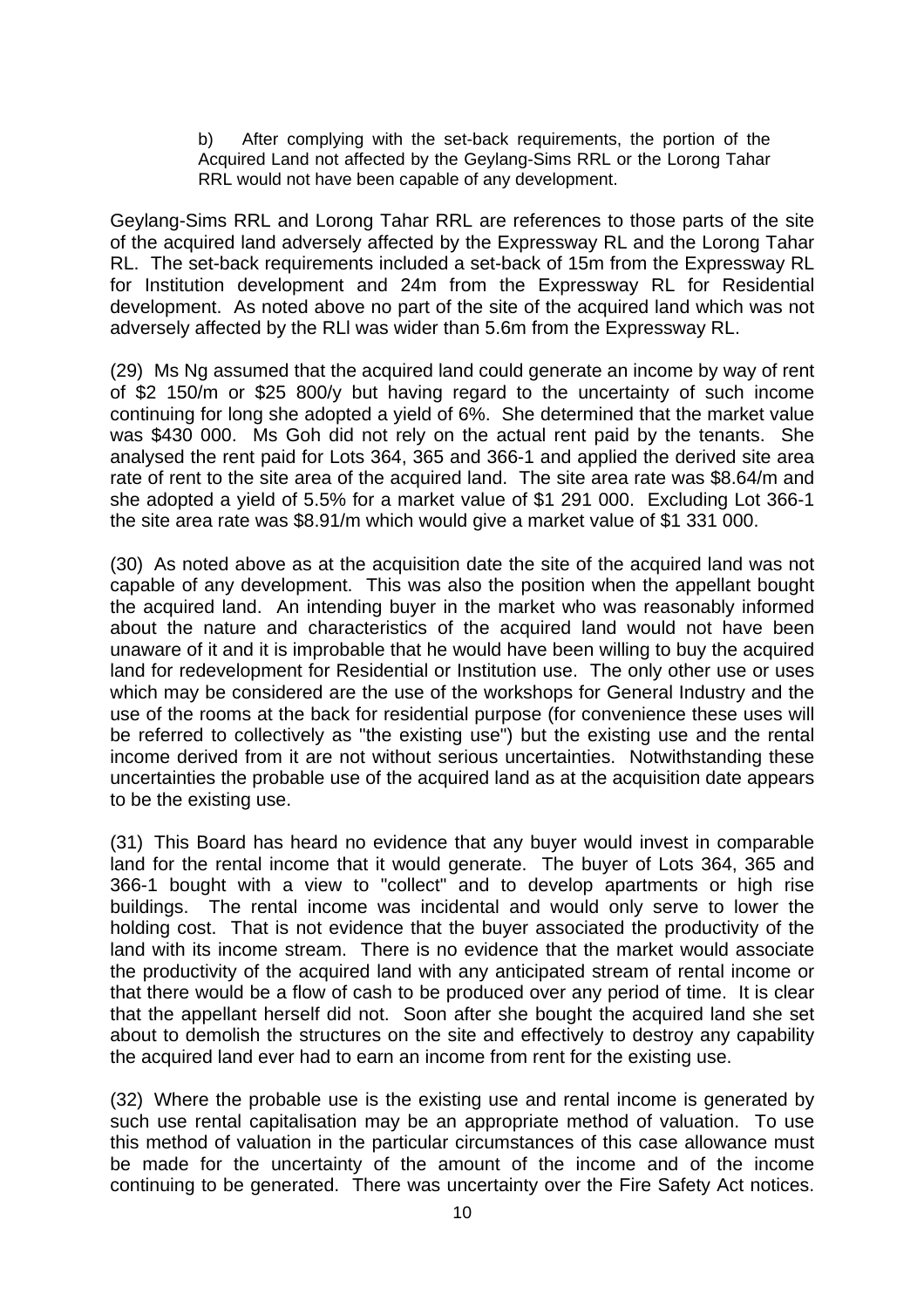There was uncertainty over Planning Act considerations. There was uncertainty created by the RLl. And there is no evidence to determine what the allowance should be. Ms Goh's assumptions as regards the site area rate of rent and the yield do not take into account any allowance or any sufficient allowance for these uncertainties but it must be said that she does not accept that the rental capitalisation method of valuation is correct in this case. Ms Ng's rental value of \$25 800/y is derived from the gross rent received but also does not allow for the uncertainty of the income continuing. The rooms at the back are fraught with too much uncertainty and no substantial rental value can be given to them. Having regard to all the circumstances a yield of 6% appears to be low for an investment in the acquired land.

# *Grounds of Appeal*

(a) *The [acquired land] is zoned Residential/Institution with a gross plot ratio of 2.8 in the 1998 Master Plan. The market value of the [acquired land] at this plot ratio ... is estimated by the appellant's valuer to be approximately \$3 540 000.*

(33) Mr Tan has not addressed this ground of appeal and it appears that the appellant has abandoned it. Nevertheless it has to be said that it is totally misconceived. As at the acquisition date the acquired land was incapable of any development for Residential/Institution use by reason of the RLl. Ms Goh's evidence was that she had not known about the RLl and with such knowledge she no longer estimated the market value to be \$3 540 000. In the decision of this Board this ground of appeal fails.

(b) *In the alternative, the value of the land calculated at the Development Baseline plot ratio of 2.072 is estimated by the appellant's valuer to be \$2 900 000.*

(34) Ms Goh no longer estimated the market value to be \$2 900 000 and for the same reasons this ground of appeal fails.

(c) *The award of \$500 000 by the Collector of Land Revenue is inadequate, unrealistic and not reflective of the market value of the [acquired land] as at the [acquisition date].*

(35) This has not been pleaded in the petition of appeal as a distinct ground but it may be conveniently and briefly dealt with. Section 25(3) of the Act provides:

The onus of proving that the award is inadequate shall be on the appellant.

Ms Goh used the direct comparison method of valuation. She referred to the Lot 366-1 transaction and this Board has found that the appellant has not discharged the onus of proof under s 34(h) and has not satisfied this Board that the Lot 366-1 transaction was not for speculative purposes. This Board has further found that the Collector's award for Lot 366-1 is not a comparable for the purpose of determining the market value of the acquired land as at the same acquisition date. Ms Goh's assumptions as regards the rental value and yield have not taken into account the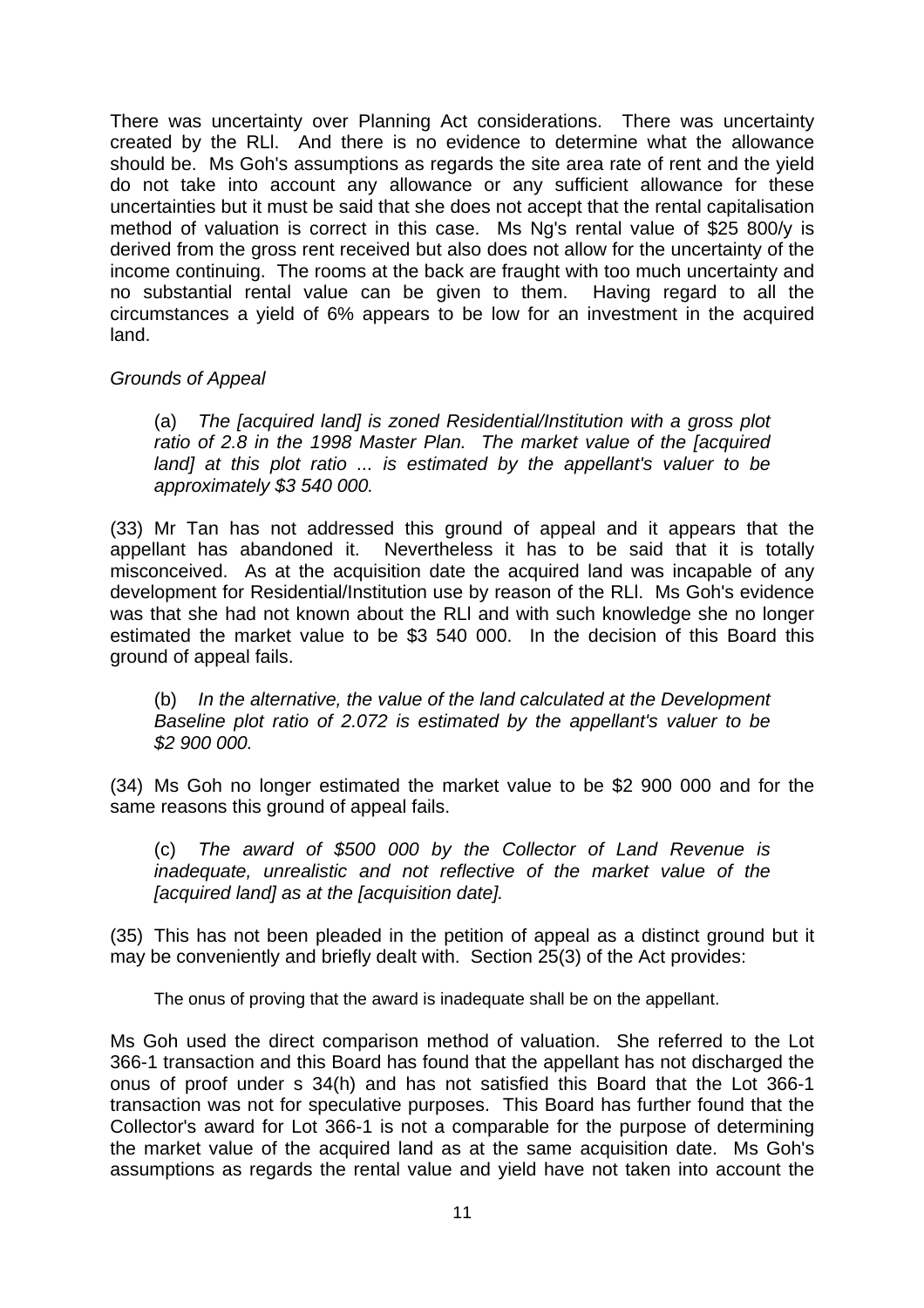uncertainties noted above and in the circumstances this Board finds that the appellant has not adduced any evidence to show that the award of \$500 000 is at all inadequate. The appellant has not discharged the statutory onus of proof and in the decision of this Board this ground of appeal fails although it has not been pleaded as a distinct ground.

(d) *The Collector of Land Revenue has wrongfully taken into account and/or given inappropriate or excessive weight to certain irrelevant factors when making the Award, including but not limited to:* 

*(i) the existing use of the [acquired land].... The [acquired land] was not being used as a workshop on [the acquisition date] but was vacant at that time....* 

(36) The existing use of the acquired land (as at the acquisition date) is always a relevant matter to be taken into consideration. See s 33(5)(e) which caps the market value at the lower of the existing use price and the Development Baseline use price. It is relevant to the question of the market value. Further the evidence is that the appellant only settled with the tenants on 31 May 2001 which was more than one month after the acquisition date. Although the appellant appears to have abandoned this ground of appeal it is right that this Board should say that there is no merit in it and this ground of appeal fails.

> *(ii) the price at which the [acquired land] was transacted. The last transacted price of [the acquired land] is entirely irrelevant to the issue of compensation (see Teng Fuh Holdings Pte Ltd v Collector of Land Revenue [1988] SLR 44).*

(37) In Ms Ng's report of 16 April 2004 she said that she took into consideration the price of \$500 000 paid by the appellant when she bought the acquired land. The appellant's advisers in preparing the petition of appeal may have assumed that she had in mind s 33(5)(d). She did not. It is apparent that she made no reference to the date when the conveyance was presented for stamping (although it was within 2 years of the acquisition date). Ms Ng said that the valuation was done by another valuer who had since left the service and she took over only in March or April 2004. She thought she could not value the acquired land at less than the award of \$500 000 and she referred to the price paid by the appellant. She would have valued the acquired land at \$430 000 as she has done for the purpose of this appeal.

(38) The price paid in a recent comparable transaction is relevant and it appears that the appellant's advisers have misunderstood the judgment in *Teng Fuh Holdings Pte Ltd*. In the case before this Board the land is comparable. It is the same land and there is no evidence of any change in the relevant characteristics except as regards the title. The appellant obtained from Mr Abdol Rahman an option to purchase the land in July 1999. At that time Mr Abdol Rahman claimed title only by reason of adverse possession. The terms of the option included:

V(C) The Vendor shall apply forthwith to the High Court of the Republic of Singapore for a declaration from the Court that by reason of his said adverse possession of the Property, he is the legal and beneficial owner of the Property....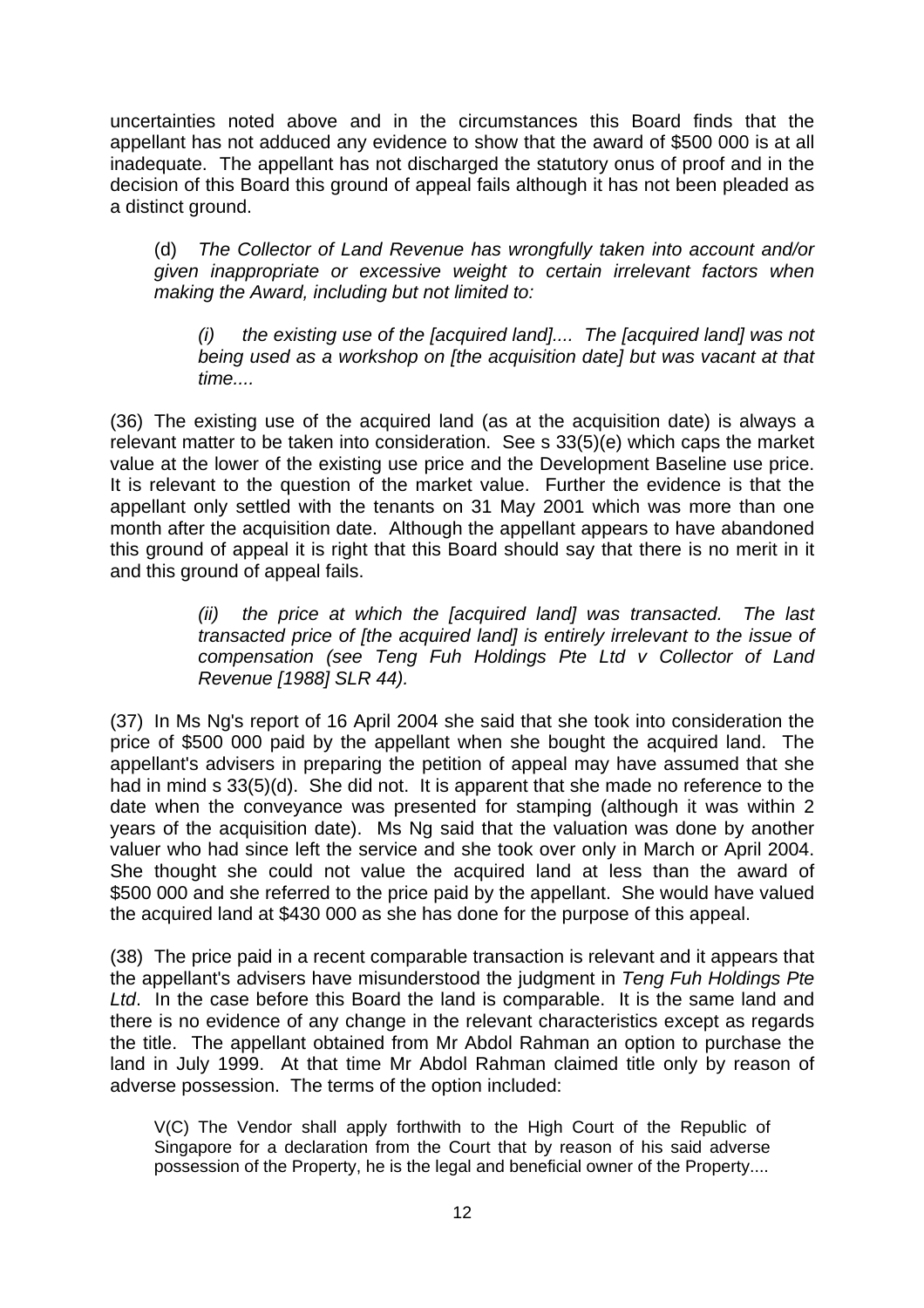VII The Purchaser agrees to bear all the legal fees incurred in the execution of the legal action necessary to obtain the declaration from the Court, in consideration of the Vendor agreeing that the legal fees incurred shall be set off by the Purchaser against the Purchase Price should the Purchaser decide to exercise the Option to Purchase subsequently.

VIII Upon the date on which the declaration of the Court, which declares that the Vendor by reason of his said adverse possession of the Property is the legal and beneficial owner of the Propertv, is obtained, the Vendor shall have a period of 2 weeks within which to exercise the Option to Purchase, failing which the Option to Purchase shall be deemed to be lapsed....

The terms of sale upon the exercise of the option included:

5 The title shall be properly deduced and free from encumbrances.

A judgment for the declaration was in due course obtained and the appellant completed the sale by conveyance dated 18 November 1999. Any difference in regard to the title between the date of the option when the price was agreed and the acquisition date was clearly provided for by the terms of the option and of the sale. In the circumstances the terms of the transaction were not so unusual that the transaction could not be regarded as comparable. The appellant said that subsequently she paid the legal fees without any set off against part of the price but this does not change the position as at the date when the price of \$500 000 was agreed. However this does not conclude the matter.

(39) At the time of the 1999 transaction the acquired land was incapable of redevelopment. It was adversely affected in its entirety by the Expressway RL as it then was before it was shifted to the position as at the acquisition date. The appellant made some reference to an intention to redevelop the site together with a relative's land nearby and also that of some neighbours which she did not identify. Her relative's land did not adjoin the acquired land and was itself adversely affected in its entirety by the Expressway RL. Before she bought the acquired land she knew of the RLl but she said she did not know that she could not redevelop the site. Earlier she said that after her father's family home had been compulsorily acquired she thought of owning some land on which to build a small house for the family to live in together even if it could not be developed for condominium apartments.

(40) On the evidence this Board is not satisfied that the 1999 transaction was not for speculative purposes. The appellant has not discharged the statutory onus of proof and the evidence of this transaction cannot be taken into consideration in determining the market value of the acquired land and the amount of the compensation. Another difficulty in the way of the appellant if she were to rely on this transaction as a comparable for valuation purposes is that she was a "special" buyer. In buying the acquired land she acted neither knowledgeably nor prudently as regards the effect of the Expressway RL or she was not sufficiently informed as to the development potential or potential use. In the circumstances no inference can be drawn as to the market value of the acquired land from the price which she agreed to pay. Returning to the ground of appeal pleaded it is sufficient to say that in the decision of this Board this ground fails.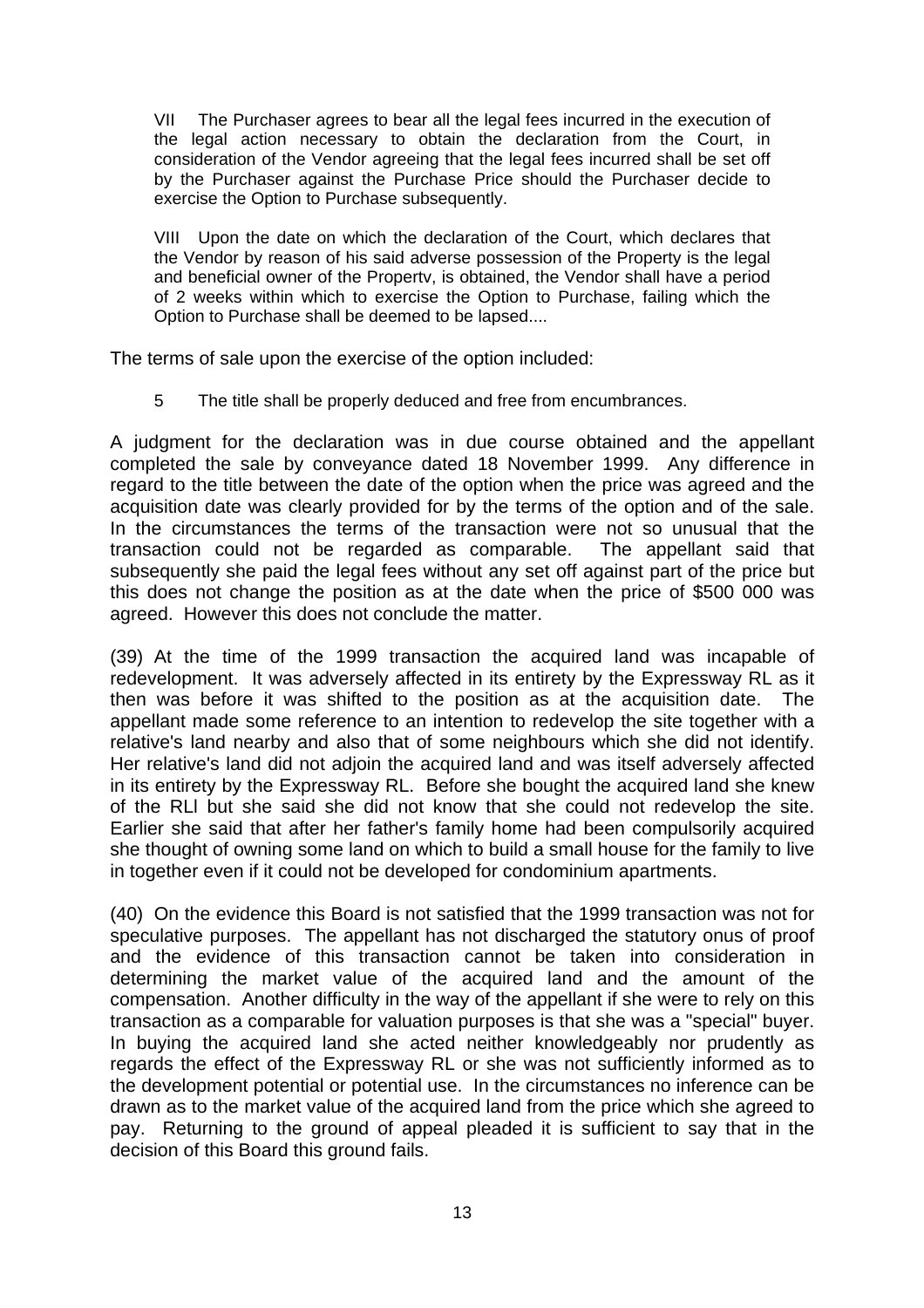*(iii) The Collector appears to have wrongfully relied on the fact that 79% of the [acquired land] is affected by the road line. This factor is irrelevant. It is illogical and/or unconscionable and/or manifestly unjust for the Collector not to attribute any value to that part of the [acquired land] affected by the road line. Indeed, if the [acquired land] was not [affected] by the road line, there would be no acquisition in the first place!* 

(41) There is no merit in this ground of appeal and in the decision of this Board this ground fails. The effect of the RLl is certainly relevant. Besides the Collector has not omitted to attribute any value to any part of the acquired land or any part that is adversely affected. When the Collector made his award he acted on the evidence then available to him which was to the effect that the market value was \$500 000 and reference was made to the price of the appellant's 1999 purchase. There is nothing either in the Collector's grounds of award or Ms Ng's report to suggest that no value was attributed to the part adversely affected by the RLl. For the hearing of the appeal Ms Ng used the rental capitalisation method and for this purpose she took into account the rent paid by the tenants for the workshops. The site of the workshops was adversely affected by the RLl. There is no basis for the allegations against the Collector. It remains to be said that scheme losses are not compensable. See *Ng Boo Tan v Collector of Land Revenue* [2002] 4 SLR 495.

(42) As noted above no other factors were identified as "certain irrelevant factors" which the appellant says the Collector has "wrongfully taken into account and/or given inappropriate or excessive weight to". This Board finds that on the evidence the appellant has not made good her allegation that in making the award the Collector had taken into account any irrelevant factor whether wrongfully or otherwise or that he had given any inappropriate or excessive weight to any irrelevant factor.

*Market Value*

- (43) Section 33(5)(e) of the Act provides:
	- (5) For the purposes of subsection (1)(a)
		- ...

(e) the market value of the acquired land shall be deemed not to exceed the price which a bona fide purchaser might reasonably be expected to pay for the land on the basis of its existing use or in anticipation of the continued use of the land for the purpose designated in the Development Baseline referred to in section 36 of the Planning Act 1998, whichever is the lower, after taking into account the zoning and density requirements and any other restrictions imposed under the Planning Act 1998 and any restrictive covenants in the title of the acquired land, and no account shall be taken of any potential value of the land for any other more intensive use ....

Subsection (1)(a) refers to the market value and it has been cited above.

(44) Ms Lau said in her affidavit: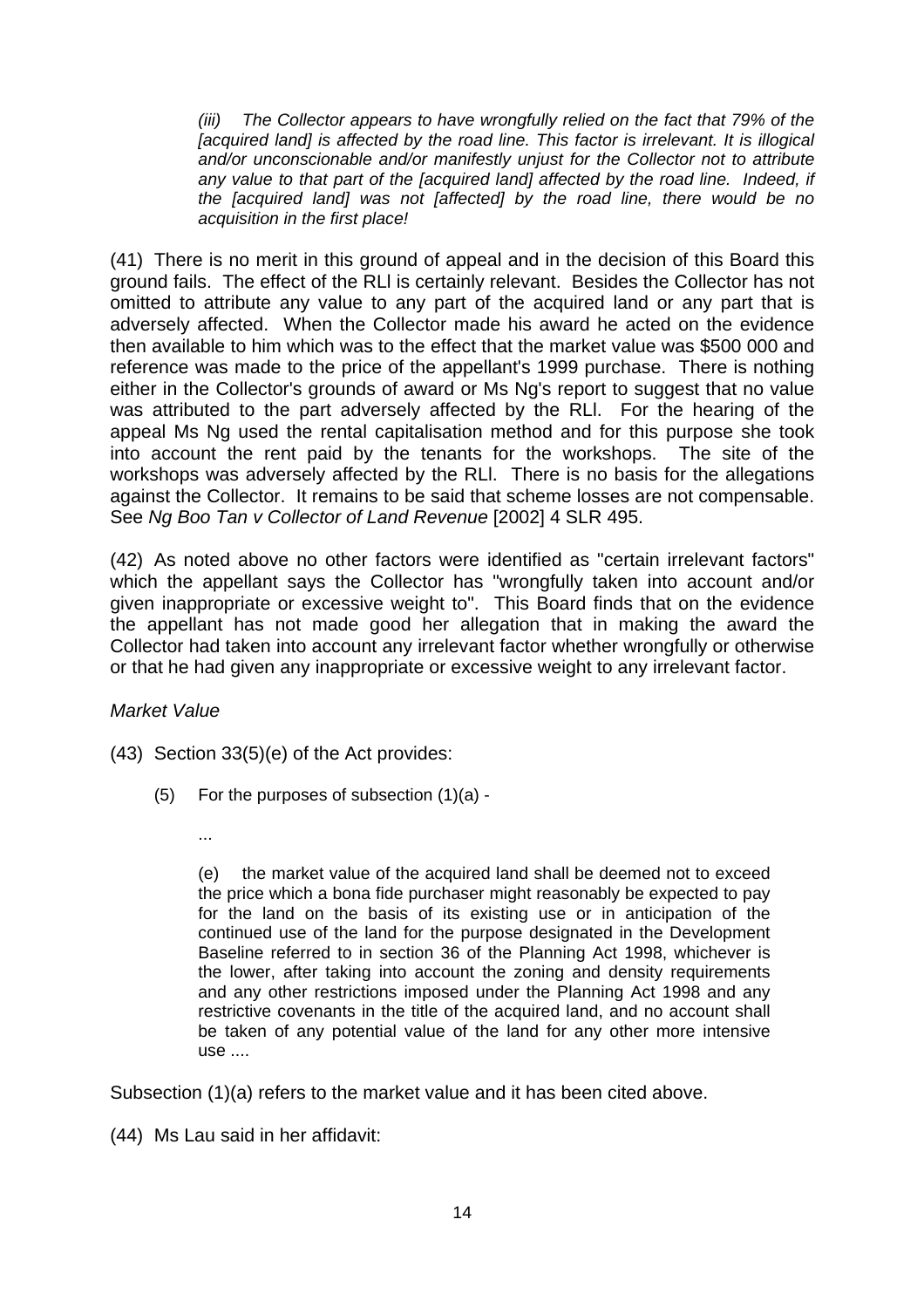2 The Development Baseline for Lot 385-20 Mk 24 (the "Acquired Land"), its Gross Floor Area and Use Group is shown below:

| Lot No.          | Site Area (m2) | $GFA$ (m2) | Use Group |
|------------------|----------------|------------|-----------|
| Lot 385-20 MK 24 | 685            | 1,421.8134 | - B2      |

The Acquired Land is located in development charge sector 102. A table showing the use group and the development charge rates in force at 28 April 2001 is exhibited at "LCY-1".

The Development Baseline is the value of one of the developments specified in s 36(1) of the Planning Act (as it was as at the acquisition date) which when calculated in accordance with the prescribed method and rates gives the highest value. According to the Use Groups Tables referred to in Ms Lau's affidavit the purpose for which development is permitted or is to be authorised under Use Group B2 (with effect from 1 March 2001) is Residential (non-landed residential building). The rate for Sector 102 for Use Group B2 is \$1 250/sm and the Development Baseline of the acquired land is calculated by multiplying this by the GFA (or Gross Floor Area) of 1 421.8134sm which comes to about \$1 777 267. This is the value of one of the developments specified.

(45) Ms Lau did not identify the particular development specified in s 36(1) of the Planning Act the value of which she adopted for the Development Baseline. She was not asked. On the evidence the *purpose designated in the Development Baseline* under s 33(5)(e) of the Act is Residential (non-landed residential building) with a GFA of 1 421.8134sm. Taking into account the restrictions imposed under the Planning Act there may well be no Development Baseline use as the RLl have effectively rendered the acquired land incapable of any development for the purpose designated in the Development Baseline. See para (24) of the Reasons in the Decision of the Board in AB 66/2001 dated 5 November 2003 as to restrictions imposed under the Planning Act. The foundation of the Development Baseline use would have "disappeared" when the RLl were drawn and adopted. See *Official Assignee of the Property of Prabhaker Chandulal Shah v Collector of Land Revenue* [1984-1985] SLR 105. However there may be an alternative Development Baseline use in view of the "temporary structures" and the "remnant of the old building" on site but there is no evidence to come to any finding as to what it is.

(46) The existing use price is the price that a bona fide purchaser might reasonably be expected to pay for the land on the basis of its existing use subject to the concluding words of s 33(5)(e) beginning with "after taking into account". This is not likely to be different from the market value determined by the rental capitalisation method adopted by Ms Ng notwithstanding the difficulties as regards the rental value and the yield. It is not likely to be different from the Development Baseline use price on the basis of the alternative Development Baseline use. In the premises this Board finds that:

(a) for the purpose of s  $33(1)(a)$  the market value of the acquired land as at 28 April 2001 was the lowest;

(b) the market value of the acquired land as at 28 April 2001 was not more than \$430 000; and